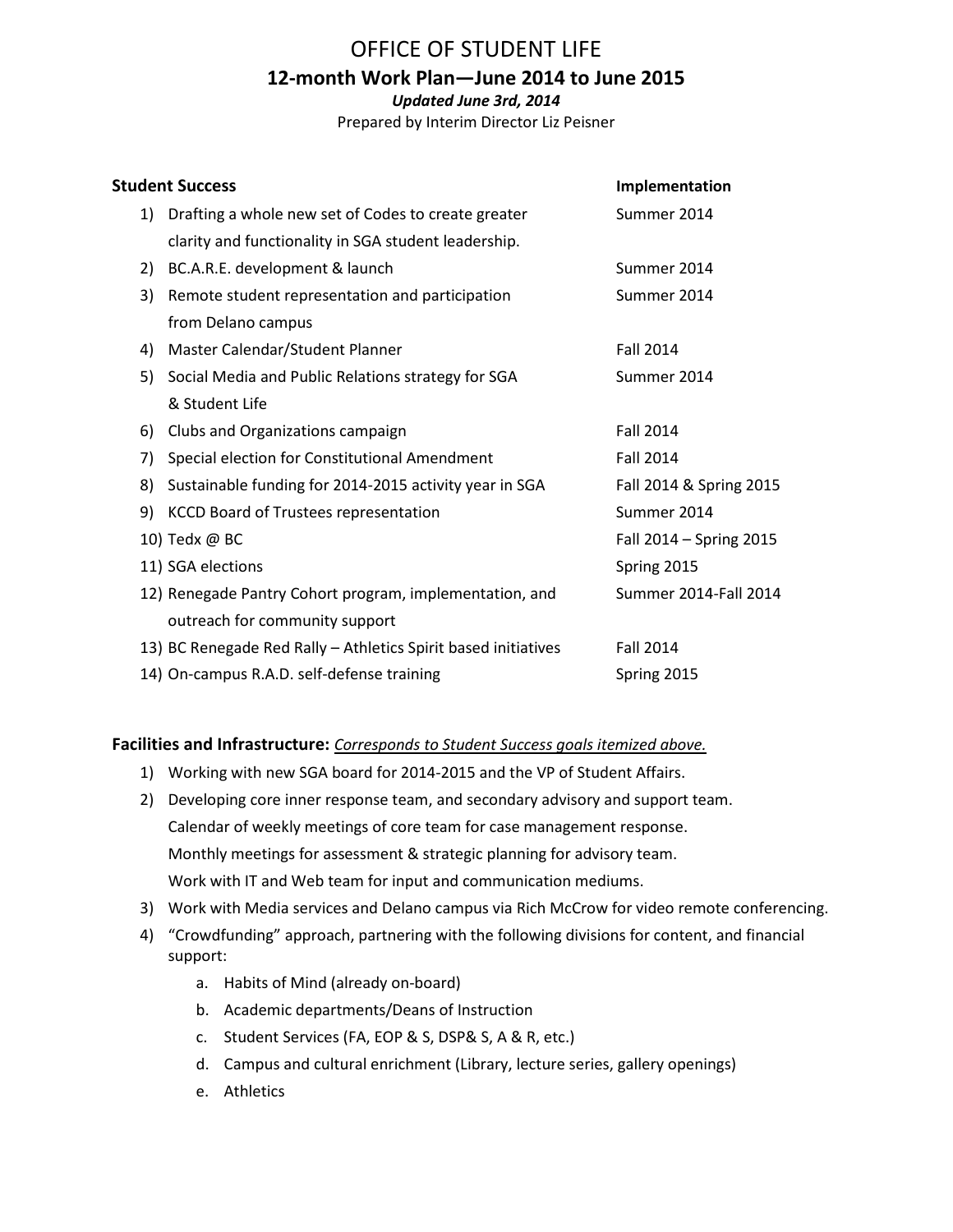## OFFICE OF STUDENT LIFE **12-month Work Plan—June 2014 to June 2015** *Updated June 3rd, 2014*

Prepared by Interim Director Liz Peisner

- f. Counseling & Transfer Center (Important dates to remember, deadlines, etc.)
- g. KVC Value Card and local vendors (tear-out coupons, sponsored pages in the back)
- 5) Partner with Amber Chiang on designing the public face of SGA, photos, social media, and website appearance.

Working with IT for e-mails and other mediums for SGA and Student Life communication, to also utilize for social media to communicate with the campus population into the  $21<sup>st</sup>$  century.

6) New training for all faculty advisors

Consistent set of training materials, cross training models, and hard copy guides for advisors to share with their clubs and students.

Greater fiscal support and resource management for clubs and organizations, and their events and campus community enhancement ventures.

New approach for the club boards in the campus center, to include a cohesive sense of BC pride and brand identity.

Social media support to share news and upcoming events with the campus about club activities.

- 7) Amendment for the Constitution re: KCCD Board of Trustees student member selection and criteria.
- 8) Year-in-planning approach for SGA to chart out their operations, expenses, and potential revenues for the entire activity calendar year.
- 9) BC's current rotation in the KCCD Board of Trustees calendar

Working with the Board, BC administration, and the student trustee, to facilitate active and accurate district-wide, and BC specific, representation.

10) Assist in bringing a Tedx talk to BC

Facilitate with Tedx colleagues in the region.

11) SGA elections

On-line campaign and on-campus access for polling in the campus center.

12) Renegade Pantry cohort model through need-based eligibility

Collaborate with Financial Aid and Counseling for a progressive movement toward academic success, plus facilitate a need-based initiative

Work with community leaders to maximize the offer of Macy's "Shop for a Cause" partnership, and news features on KBAK and KBFK affiliates.

- 13) Work with Athletics to increase campus spirit and attendance and support for student athletes.
- 14) Rape Aggression Defense program at CSUB; partner to bring a semesterly class to BC: 12 hour class divided over 4 days.